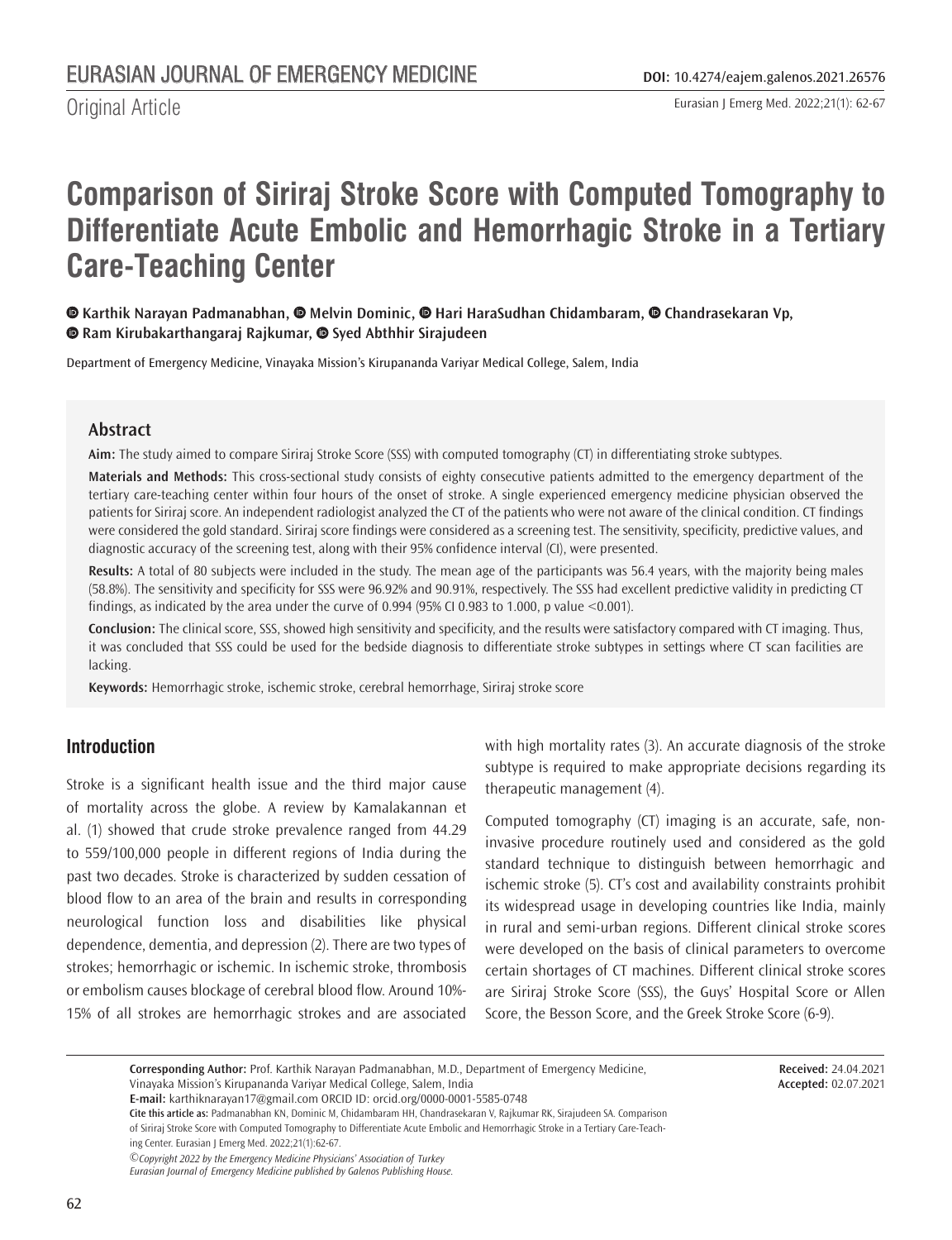Although several studies validating different stroke scores concluded that these scores were not sensitive enough compared to CT imaging in detecting hemorrhage and differentiating the stroke subtypes (10-13), a consistent higher predictive ability was observed with SSS in detecting ischemic stroke by ruling out hemorrhagic stroke (11). The SSS was developed by Poungvarin et al. (6) in 1991 in Thailand (Siriraj Hospital). SSS can be used as a diagnostic tool in clinical settings where a CT is not available, particulary in the rural health facilities. It seems more accurate than those made by physicians in clinical diagnosis b there was no literature available in this particular geographic area (Salem district) and the results provide an additional data to support the use of siriraj stroke score.

Hence, this study aimed to evaluate and compare the Siriraj stroke scoring system with CT findings to differentiate acute embolic and hemorrhagic stroke. The objectives were:

- 1. To differentiate cerebral hemorrhage from infarction using the Siriraj scoring system
- 2. To assess the accuracy of the Siriraj scoring system in differentiating stroke subtypes by comparing with CT brain.

# **Materials and Methods**

**Study population and Study site:** The study was conducted in the Department of Emergency Medicine, Vinayaka Missions Medical College Hospital (VMKV MCH), Salem.

## **Inclusion Criteria**

- The study group consists of patients admitted in the emergency ward of VMKV MCH, Salem, within four hours of the onset of stroke (stroke as defined by WHO definition), rapidly developing clinical syndrome of focal (or global in the case of subarachnoid hemorrhage), disturbance of cerebral function lasting longer than 24 h (unless interrupted by surgery or death), presumably of vascular origin (14).
- Patients in whom CT scan showed cerebral infarction or intracerebral hemorrhage.

## **Exclusion Criteria**

- Previous history of stroke
- Subarachnoid hemorrhage
- Patients with a clinical picture suggestive of postictal paralysis
- Patients with a history of trauma

#### **Study Design:** Cross-sectional study.

**Sample Size:** Eighty patients who were admitted during the study period were selected by universal sampling.

**Study Duration:** Fourteen months from March 2019 to May 2020.

**Ethical Considerations:** Ethics Committee approval was taken before initiating the study from Vinayaka Missions Kirupananda Variyar Medical College, Ethics Committee number: VMKVMC&H/ IEC/19/49, on 06.03.2019.

## **Data Collection Tools and Clinical Examination**

On admission, detailed history and thorough clinical examination including age, gender, comorbidities, presenting complaint, general examination findings, and neurological assessment (head injury Glasgow Coma scale) were carried out by an experienced emergency medicine physician.

# **Siriraj Stroke Score (6)**

All the patients were clinically examined for Siriraj score by a single experienced emergency medicine physician on admission. The parameters measured for Siriraj score was the presence of headache and vomiting (yes or no), level of consciousness (alert, stupor, drowsy, semicoma, coma), blood pressure (mmHg), history of hypertension, atheroma markers (transient ischaemic attack, diabetes mellitus, obesity, presence of history suggestive of angina pectoris, intermittent claudication) (none, one or more). The Siriraj score was computed as follows;

Siriraj Stroke Score (SSS) was calculated using the formula;

 $(2.5 \times$  level of consciousness) +  $(2 \times$  vomiting) +  $(2 \times \text{headache}) + (0.1 \times \text{diastolic blood pressure}) (3 \times$  atheroma markers) - 12

Scores were calculated by obtaining details of each clinical variable. If any variable was not available, e.g., if the patient was unconscious, information was obtained from the patient's relatives. If the relatives were unaware of a particular variable, then the variable score was adjusted as zero. A score above one indicates intracranial hemorrhage, while a score below minus one indicates infarction. The score between one and minus one represents an equivocal result.

CT (GE revolution act 16 slices) scan was obtained for all patients and was considered as the gold standard. Siriraj stroke score was compared with the CT findings by a radiologist from the institute, blind to the clinical features, classified the CT brain scans as those demonstrating infarction hemorrhage or equivocal.

## **Statistical Analysis**

Siriraj score and CT findings were considered as primary outcome variables. Demographic variables were considered as primary explanatory variables. Descriptive analysis was carried out by mean and standard deviation for quantitative variables, frequency, and proportion for categorical variables. Nonnormally distributed quantitative variables were summarized by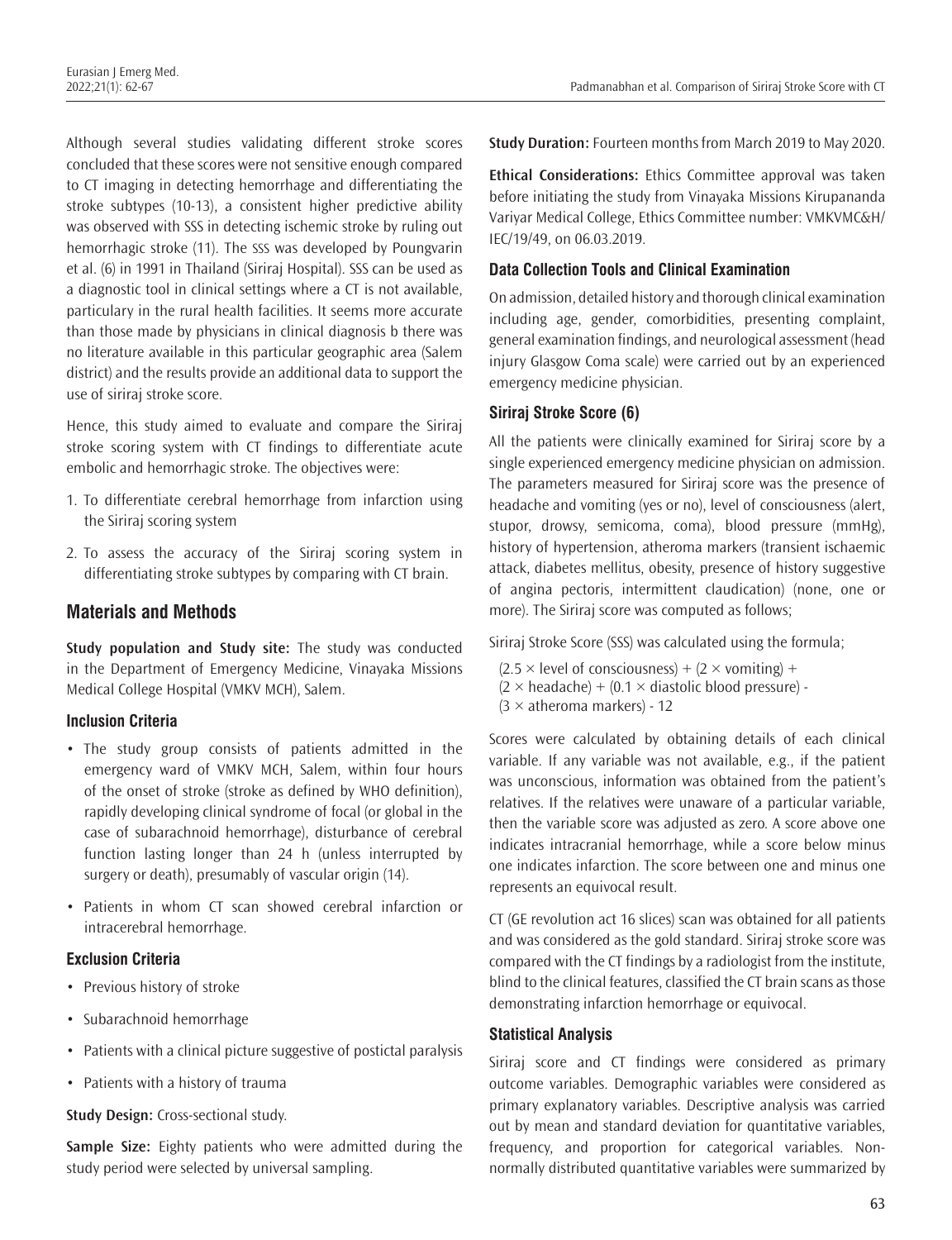the median and interquartile range (IQR). Categorical outcomes were compared between study groups using the chi-square test/ Fisher's exact test (If the overall sample size was <20 or if the expected number in any one of the cells is <5, Fisher's exact test was used). CT findings were considered as the diagnostic test (sensitivity and specificity) and Siriraj score as screening test. The sensitivity, specificity, predictive values, diagnostic accuracy of the screening test, and their 95% confidence interval (CI) were presented. P value <0.05 was considered statistically significant. Data was analyzed using coGuide software, V.1.03 (15).

# **Results**

A total of 80 subjects were included in the final analysis.

The mean age of the study population was  $56.4 \pm 7.61$  years, 47 participants (58.8%) were males and 33 participants (41.2%) females. The majority of the participants (60%) had hemiparesis, followed by 16.3% hemiplegia, 13.8% headache and slurred speech each, and 12.5% had vomiting. Among comorbidities, diabetes mellitus was the highest (33.8%), followed by hypertension (28.8%), and coronary heart disease (CAD) (7.5%). Among the study population, four participants (5%) had pallor, two (2.5%) had cyanosis, and 13 (16.3%) had edema, 42 (52.5%) had a mild injury, 32 (40.0%) had moderate, and six (7.5%) had a severe injury (Table 1).

The majority of the participants (76.25%) had infarct, followed by 13.75% with bleeding and 10% was equivocal in Siriraj score findings. In CT findings, 65 participants (81.25%) had infarct, 11 (13.75%) had bleeding, and four (5.00%) were equivocal (Table 2).

Among the people with infarct in CT findings, 60 patients (92.31%) had Siriraj stroke score infarct, one (1.54%) had a bleed, and four (6.15%) were equivocal. Among the people with bleeding in CT findings, ten patients (90.91%) had Siriraj stroke score bleeding, and one (9.09%) was equivocal (Table 3).

The difference in Siriraj stroke score between CT findings is significant with a p value of <0.001 (Table 4).

The Siriraj stroke score had excellent predictive validity in predicting CT findings, as indicated by the area under the curve of 0.994 (95% CI: 0.983 to 1.000, p<0.001) (Figure 1).

The Siriraj stroke score had sensitivity of 96.92% (95% CI: 89.32% to 99.63%) in predicting CT findings. Specificity was 90.91% (95% CI: 58.72% to 99.77%), false positive rate was 9.09% (95% CI: 0.23% to 41.28%), false negative rate was 3.08% (95% CI: 0.37% to 10.68%), positive predictive value (PPV) was 98.44% (95% CI: 91.60% to 99.96%), negative predictive value (NPV) was 83.33% (95% CI: 51.59% to 97.18%), and the total diagnostic accuracy was 96.05% (95% CI: 88.89% to 99.18%) (Table 5).



**Figure 1.** ROC analysis of Siriraj Stroke Score in predicting CT findings (bleed) (n=76)

ROC: Receiver operating characteristics, CT: Computed tomography, AUC: Area under the curve, CI: Confidence interval

| Table 1. Summary of demographic variables in the study<br>population (n=80) |                                   |  |  |
|-----------------------------------------------------------------------------|-----------------------------------|--|--|
| Parameter                                                                   | Summary                           |  |  |
| Mean age                                                                    | 56.4 $\pm$ 7.61 (ranged 29 to 65) |  |  |
| Gender                                                                      |                                   |  |  |
| Male                                                                        | 47 (58.8%)                        |  |  |
| Female                                                                      | 33 (41.2%)                        |  |  |
| <b>Complaints</b>                                                           |                                   |  |  |
| Hemiparesis                                                                 | 48 (60.0%)                        |  |  |
| Hemiplegia                                                                  | 13 (16.3%)                        |  |  |
| Headache                                                                    | 11 (13.8%)                        |  |  |
| Slurred speech                                                              | 11 (13.8%)                        |  |  |
| Vomiting                                                                    | 10 (12.5%)                        |  |  |
| <b>Comorbidities</b>                                                        |                                   |  |  |
| Diabetes mellitus                                                           | 27 (33.8%)                        |  |  |
| Hypertension                                                                | 23 (28.8%)                        |  |  |
| CAD                                                                         | 6(7.5%)                           |  |  |
| <b>General examination</b>                                                  |                                   |  |  |
| Pallor                                                                      | $4(5.0\%)$                        |  |  |
| <b>Icterus</b>                                                              | $0(0.0\%)$                        |  |  |
| Cyanosis                                                                    | 2(2.5%)                           |  |  |
| Edema                                                                       | 13 (16.3%)                        |  |  |
| Head injury (Glasgow Coma Scale)                                            |                                   |  |  |
| Mild                                                                        | 42 (52.5%)                        |  |  |
| Moderate                                                                    | 32 (40.0%)                        |  |  |
| Severe                                                                      | 6(7.5%)                           |  |  |
| CAD: Coronary artery disease                                                |                                   |  |  |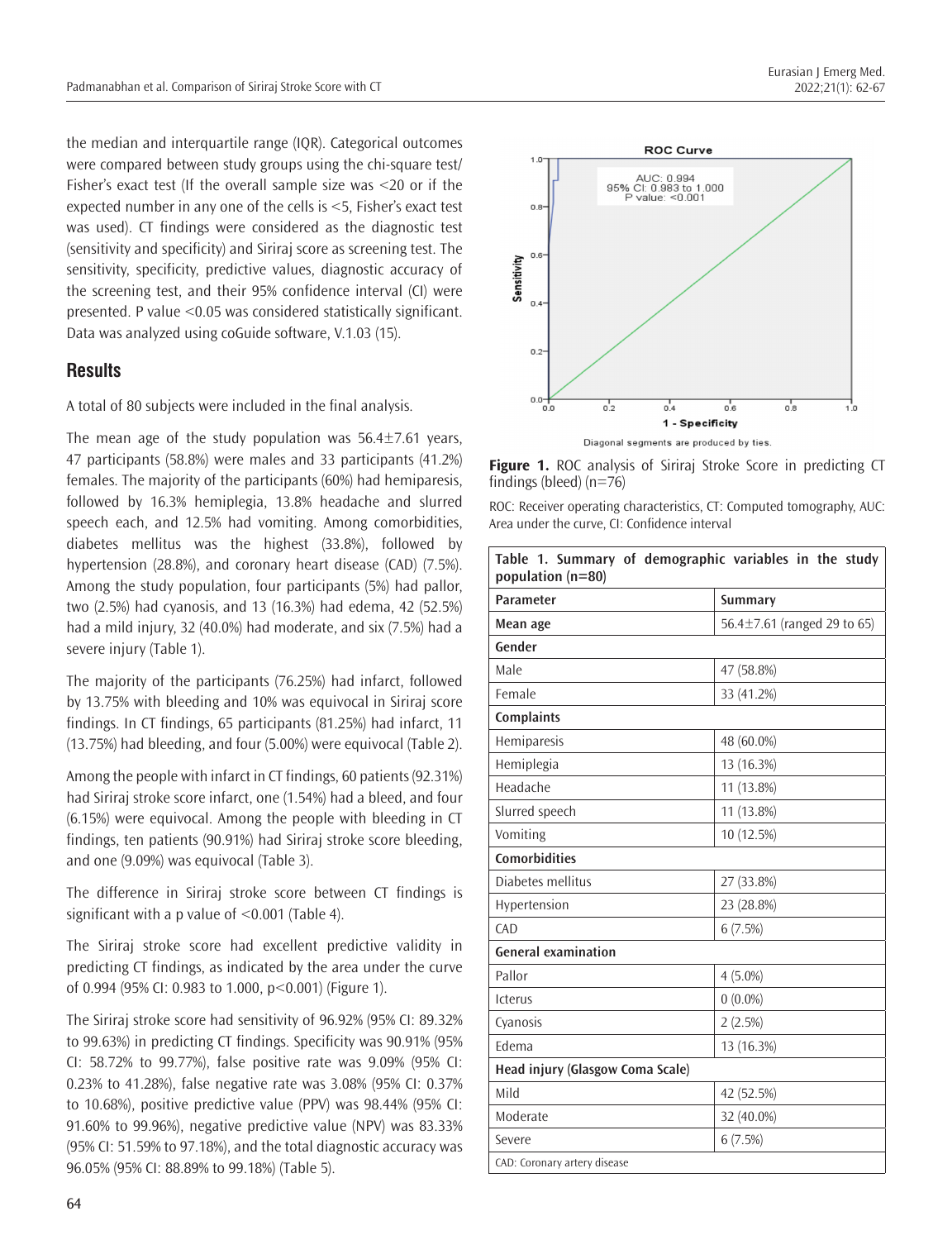| Table 2. Summary of outcome parameters (n=80) |             |  |  |  |
|-----------------------------------------------|-------------|--|--|--|
| <b>Parameter</b>                              | Summary     |  |  |  |
| Siriraj score findings                        |             |  |  |  |
| Infarct                                       | 61 (76.25%) |  |  |  |
| Bleed                                         | 11 (13.75%) |  |  |  |
| Equivocal                                     | 8 (10.00%)  |  |  |  |
| <b>CT Findings</b>                            |             |  |  |  |
| Infarct                                       | 65 (81.25%) |  |  |  |
| Bleed                                         | 11 (13.75%) |  |  |  |
| Equivocal                                     | $4(5.00\%)$ |  |  |  |
| CT: Computed tomography                       |             |  |  |  |

# **Discussion**

The mean age of the study population was  $56.4\pm7.61$  years, and most participants were males (58.8%) in this study. The majority of the participants presented with hemiparesis (60%) followed by hemiplegia, headache, slurred speech, and vomiting. The majority of the participants had an infarct (76.25%, 81.25%) followed by bleeding (13.75%, 13.75%) in Siriraj Stroke Score and CT findings. The sensitivity, specificity, PPV, and NPV for SSS compared to CT were 96.92%, 90.91%, 98.44%, and 83.33%, respectively, with an overall accuracy of 96.05%. The Siriraj stroke score had excellent predictive validity in predicting CT findings, as indicated by the area under the curve of 0.994 (95% CI: 0.983 to 1.000, p<0.001).

The findings of this study showed higher values than those of earlier studies (16-18). A Nigerian study showed that SSS was highly predictive of both acute ischemic stroke and acute hemorrhagic stroke with a PPV of 97% and 86%, respectively, with an overall predictive accuracy of 93% (16). A recent study in India demonstrated that the sensitivity and accuracy of SSS were 59.2% and 82% for hemorrhagic strokes and 95.5% and 87.2% for ischemic strokes, respectively, when compared to the CT scan findings (17). A study conducted in Pakistan reported a sensitivity of 71.4%, specificity of 81.33 %, PPV of 79.7%, NPV of 73.5%, and an overall accuracy of 76.3% (18). In a systematic review, consistently higher specificities with a range from 65%-99% were

reported for SSS compared to its corresponding sensitivities in 18 validation studies (11). The difference in settings, the prevalence of different strokes and ethnicity in different countries, and also data collection method used affects the variability of results for SSS (19). The reason for increased sensitivity and specificity in our present study may be due to, a single examiner clinically examined the patients and given the scoring, another blinded radiologist analyzed the CT findings. The cross-sectional nature of the present study might have positively influenced the results which was not in the case of a retrospective design. Over all, Siriraj score has better sensitivity in Asian population and less sensitivity in African and western population (18).

The mean age of the study population was  $56.4 \pm 7.61$  years, with ages ranging from 29 to 65 years and the majority were males (58.8%). In a study by Somasundaran et al. (17), most participants belonged to the age group 61 to 70 years, and the majority were males (55.4%). The mean age of the patients was 63.65±10.2 years in another study (19). The majority of the present study participants had diabetes mellitus (33.8%), followed by hypertension. The findings of an earlier study showed that hypertension was a major risk factor for both stroke subtypes, while diabetes mellitus was considered to be a risk factor for ischemic stroke (16).

Stroke management in patients mainly depends on the differentiation between hemorrhagic and ischemic stroke (18). Some studies recommended that critical decisions regarding the implementation of therapeutic management cannot be made without neuroimaging (18,20). Hence, it is understood that the stroke scoring system cannot completely replace CT but may be utilized in a resource-poor setting in order to initiate antiplatelet therapy.

Our study has a few limitations. First, our sample size was too small and second, the study population represents only a hospitalized subgroup of stroke patients. Another limitation of the study was that none of the patients had diffusion-weighted magnetic resonance imaging (MRI) which is considerably superior to CT in the first hours of an ischemic stroke.

| Table 3. Comparison of Siriraj Stroke Score and CT findings (n=80)                                                |                    |                |                   |  |
|-------------------------------------------------------------------------------------------------------------------|--------------------|----------------|-------------------|--|
| Siriraj Stroke Score                                                                                              | <b>CT</b> findings |                |                   |  |
|                                                                                                                   | Infarct $(n=65)$   | Bleed $(n=11)$ | Equivocal $(n=4)$ |  |
| <b>Infarct</b>                                                                                                    | 60 (92.31%)        | $0(0\%)$       | 1(25%)            |  |
| <b>Bleed</b>                                                                                                      | 1(1.54%)           | 10 (90.91%)    | $0(0\%)$          |  |
| Equivocal                                                                                                         | 4(6.15%)           | $1(9.09\%)$    | 3(75%)            |  |
| No statistical test was applied due to 0 subjects in the cells.<br>$(T, \mathcal{L}_{\text{anoutod}})$ tamography |                    |                |                   |  |

CT: Computed tomography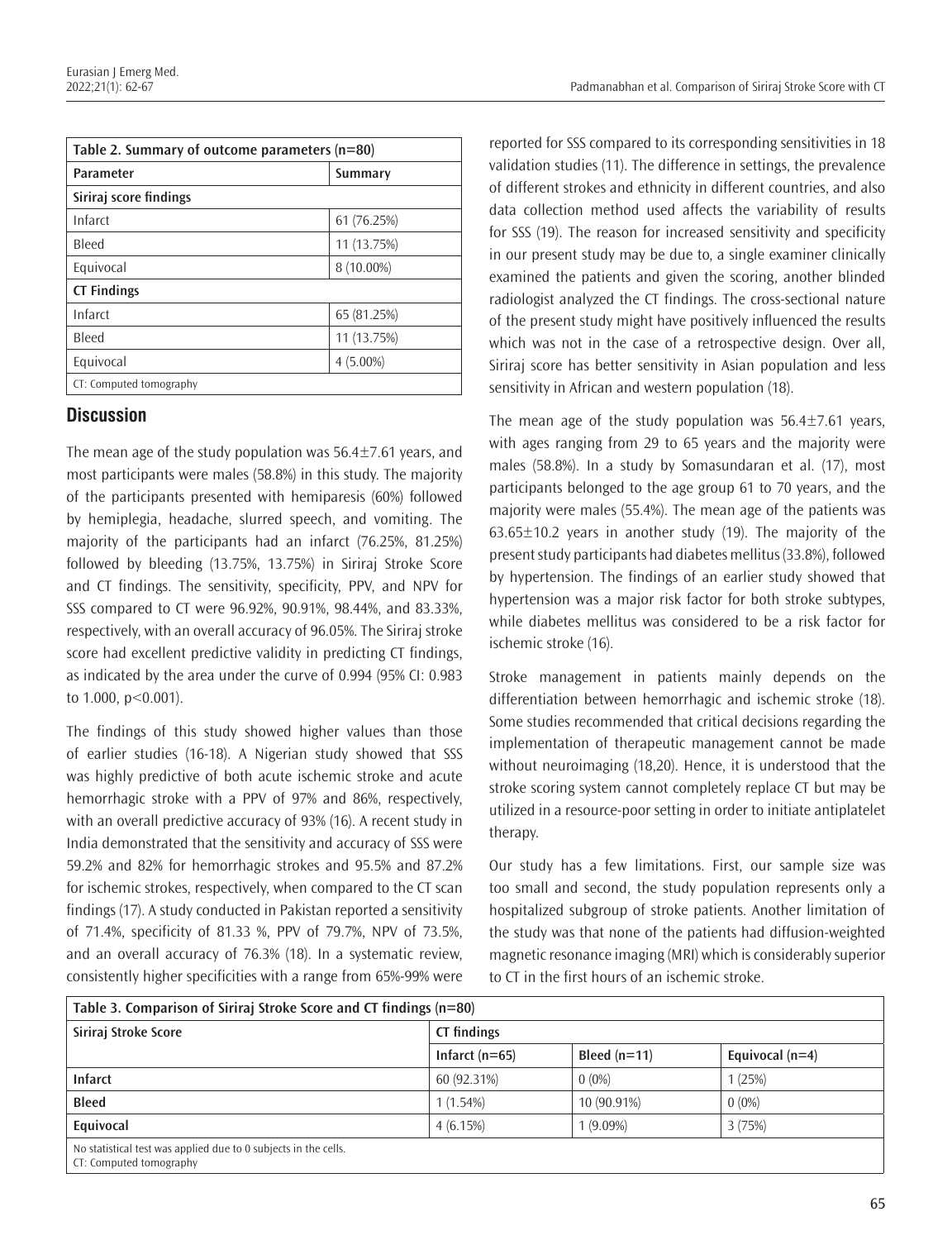| Table 4. Comparison of CT findings with Siriraj Score (n=76) |                  |                |            |         |
|--------------------------------------------------------------|------------------|----------------|------------|---------|
| Siriraj Score                                                | CT findings      |                | Chi-square | p value |
|                                                              | Infarct $(n=65)$ | Bleed $(n=11)$ |            |         |
| Low $(< 0.5)$                                                | 63 (96.92%)      | $1(9.09\%)$    | 54.584     | < 0.001 |
| High $(>=0.5)$                                               | 2(3.08%)         | 10 (90.91%)    |            |         |
| CT: Computed tomography                                      |                  |                |            |         |

**Table 5. Predictive validity of Siriraj Score in predicting CT findings (n=76)**

| <b>Parameter</b>                                 | Value  | 95% CI |        |
|--------------------------------------------------|--------|--------|--------|
|                                                  |        | Lower  | Upper  |
| Sensitivity                                      | 96.92% | 89.32% | 99.63% |
| Specificity                                      | 90.91% | 58.72% | 99.77% |
| False positive rate                              | 9.09%  | 0.23%  | 41.28% |
| False negative rate                              | 3.08%  | 0.37%  | 10.68% |
| Positive predictive value                        | 98.44% | 91.60% | 99.96% |
| Negative predictive value                        | 83.33% | 51.59% | 97.91% |
| Diagnostic accuracy                              | 96.05% | 88.89% | 99.18% |
| Positive likelihood ratio                        | 10.66  | 4.88   | 42.258 |
| Negative likelihood ratio                        | 0.03   | 0      | 0.134  |
| CT: Computed tomography, CI: Confidence interval |        |        |        |

# **Conclusion**

Diffusion-weighted MRI and CT imaging is the best option to differentiate stroke subtypes in a clinical setting. In the present study, Siriraj stroke score, a clinical scoring system showed satisfactory results compared with CT imaging. Thus, Siriraj stroke score may be used for the bedside diagnosis of the stroke subtype in scenarios where the availability of a CT scan facility is limited.

## **Acknowledgements**

We acknowledge the technical support in data entry, analysis and manuscript editing by "Evidencian Research Associates".

#### **Ethics**

**Ethics Committee Approval:** Ethics Committee approval was taken before initiating the study from Vinayaka Mission's Kirupananda Variyar Medical College, Ethical Committee number: VMKVMC&H/IEC/19/49, on 06.03.2019.

**Informed Consent:** Retrospective study.

**Peer-review:** Externally peer-reviewed.

#### **Authorship Contributions**

Surgical and Medical Practices: K.N.P., Concept: K.N.P., M.D., Design: K.N.P., M.D., H.H.C., Data Collection and/or Processing: K.N.P., H.H.C., S.A.S., Analysis and/or Interpretation: K.N.P., M.D., H.H.C., V.P.C., Literature Search: K.N.P., V.P.C., R.K.R., Writing: K.N.P., S.A.S.

**Conflict of Interest:** No conflict of interest was declared by the authors.

**Financial Disclosure:** The authors declared that this study received no financial support.

# **References**

- 1. Kamalakannan S, Gudlavalleti ASV, Murthy Gudlavalleti VS, Goenka S, Kuper H. Incidence & prevalence of stroke in India: A systematic review. Indian J Med Res. 2017;146:175-85.
- 2. Kuller LH. Epidemiology of stroke. Adv Neurol. 1978;19:281-311.
- 3. Broderick J, Connolly S, Feldmann E, Hanley D, Kase C, Krieger D, et al. Guidelines for the management of spontaneous intracerebral hemorrhage in adults: 2007 update: a guideline from the American Heart Association/ American Stroke Association Stroke Council, High Blood Pressure Research Council, and the Quality of Care and Out. Circulation. 2007;38:2001-23.
- 4. Vuadens P, Bogousslavsky J. Diagnosis as a guide to stroke therapy. Lancet. 1998;352:5-9.
- 5. Sandercock P, Molyneux A, Warlow C. Value of computed tomography in patients with stroke: Oxfordshire Community Stroke Project. Br Med J (Clin Res Ed). 1985;290:193-7.
- 6. Poungvarin N, Viriyavejakul A, Komontri C. Siriraj stroke score and validation study to distinguish supratentorial intracerebral haemorrhage from infarction. Br Med J. 1991;302:1565-7.
- 7. Allen CMC. Clinical diagnosis of the acute stroke syndrome. Q J Med. 1983;52:515-23.
- 8. Besson G, Robert C, Hommel M, Perret J. Is it clinically possible to distinguish nonhemorrhagic infarct from hemorrhagic stroke? Stroke. 1995;26:1205-9.
- 9. Efstathiou SP, Tsioulos DI, Zacharos ID, Tsiakou AG, Mitromaras AG, Mastorantonakis SE, et al. A new classification tool for clinical differentiation between haemorrhagic and ischaemic stroke. J Intern Med. 2002;252:121-9.
- 10. Connor MD, Modi G, Warlow CP. Accuracy of the Siriraj and Guy's Hospital Stroke Scores in urban South Africans. Stroke. 2007;38:62-8.
- 11. Mwita CC, Kajia D, Gwer S, Etyang A, Newton C. Accuracy of clinical stroke scores for distinguishing stroke subtypes in resource poor settings: A systematic review of diagnostic test accuracy. J Neurosci Rural Pract. 2014;5:330-9.
- 12. Hui ACF, Wu B, Tang ASY, Kay R. Lack of clinical utility of the Siriraj Stroke Score. Intern Med J. 2002;32:311-4.
- 13. Weir CJ, Muir K, Grosset DG, Lees KR, Murray GD, Adams FG. Poor accuracy of stroke scoring systems for differential clinical diagnosis of intracranial haemorrhage and infarction. Lancet. 1994;344:999-1002.
- 14. World Health Organisation MONICA Project Principal Investigators. The World Health Organization MONICA Project (Monitoring Trends and Determinants in Cardiovascular Disease): A Major International Collaboration. J Clin Epidemiol. 1988;41:105-14.